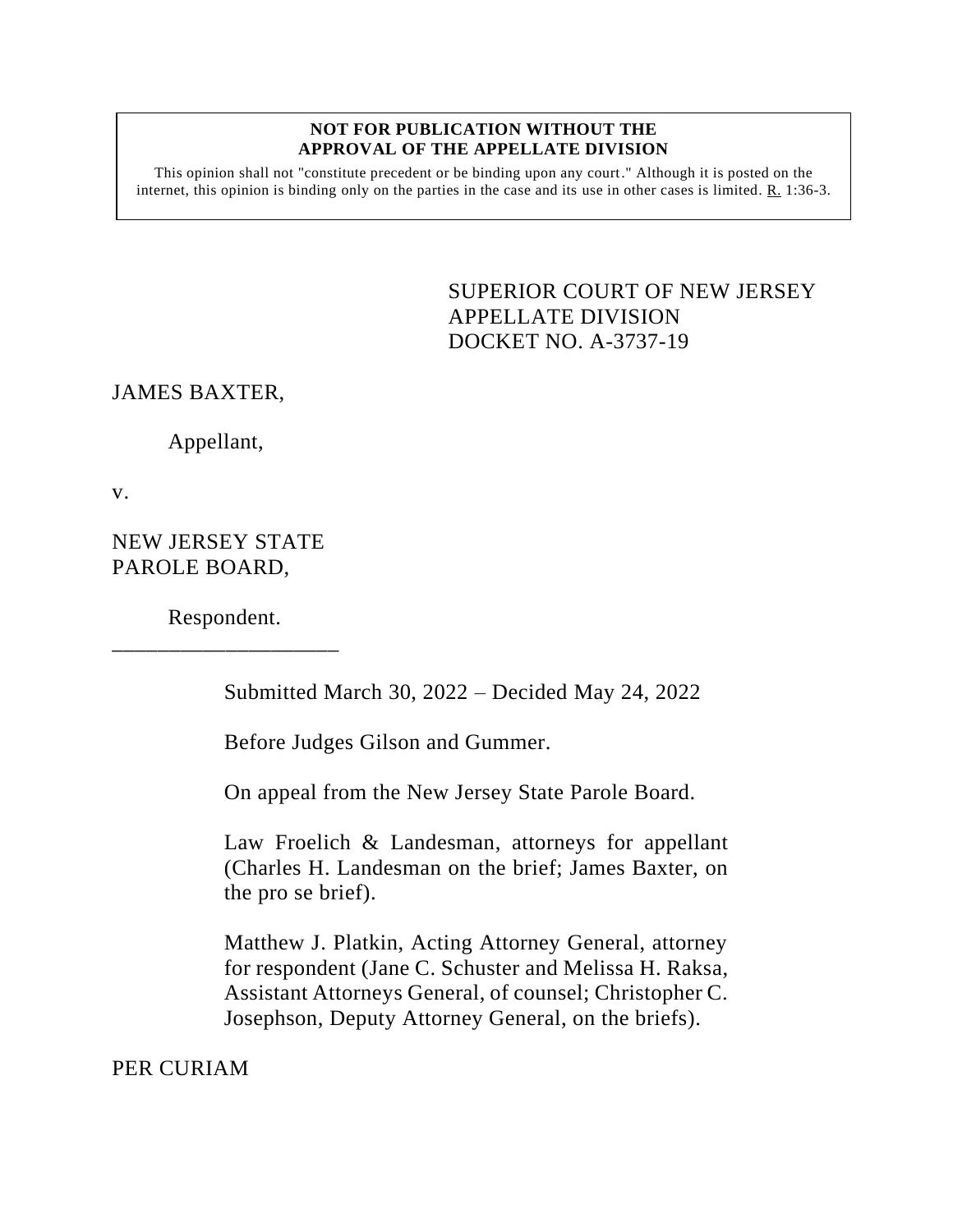James Baxter, a state prison inmate, appeals from the April 22, 2020 final agency decision of the New Jersey State Parole Board (Board), denying his application for parole and establishing a ninety-six-month future eligibility term (FET). Because the Board deprived Baxter of a fair hearing, we vacate the Board's decision and remand for a new hearing.

### I.

We begin with a summary of the relevant facts and tortured procedural path this case has taken.

Based on crimes he committed in 1989, Baxter was convicted in 1991 of murder, robbery, theft, and possession of a weapon for an unlawful purpose. He was sentenced to an aggregate term of life imprisonment, with a mandatory minimum term of thirty years. He became eligible for parole on August 18, 2019.

On May 23, 2019, the Department of Corrections issued a pre-parole report. According to Baxter, the report, which he did not receive until June 4, 2019, did not accurately set forth Baxter's "program completions." For example, the "EDUCATIONAL/VOCATIONAL" section of the pre-parole report stated Baxter "has not participated in any education programs since admission to, or transfer to, this correctional facility" and the "ADULT BASIC EDUCATION,"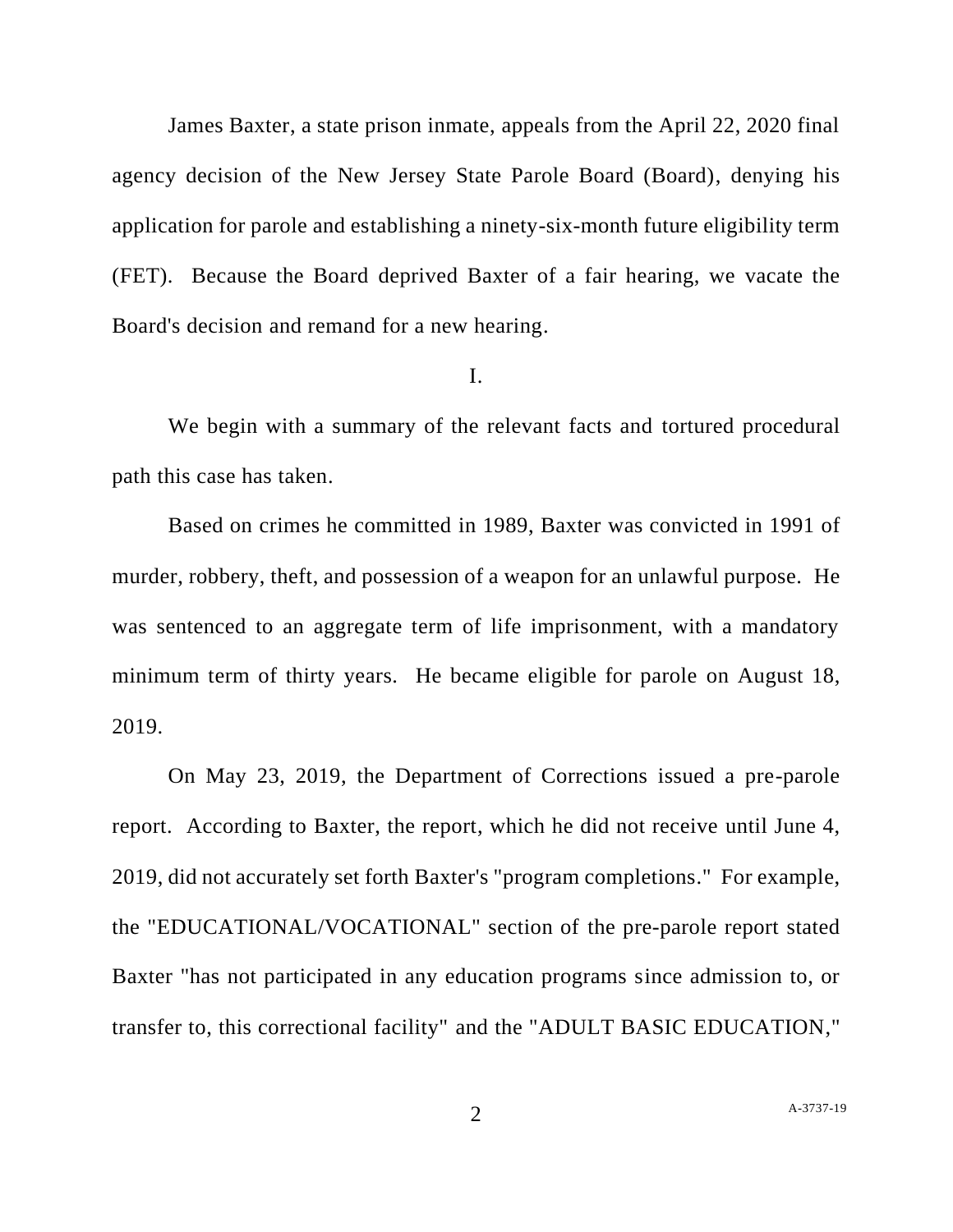"VOCATIONAL TRAINING," AND "HIGHER EDUCATION" subsections of that form were blank. Reading that section of the report, one would think Baxter had made no effort to improve himself through educational or vocational training while incarcerated. In fact, he had earned his GED credential in 2007, had taken courses at Penn Foster State College in 2007 and 2008, and had obtained vocational certificates in subjects including barbering, barber-styling, wheelchairs, and lamination. The "WORK" section of the pre-parole report referenced only "cleaning day room [and] showers." It made no mention of his work as a barber while incarcerated. Baxter forwarded to the Board an "inmate statement" dated June 6, 2019, correcting and updating his program completions, and submitted a "parole package," which included an employmentoffer letter and letters of support from family members and friends.

Baxter's initial parole hearing took place on June 12, 2019, before a single hearing officer, who referred the case to a Board panel. According to Baxter, the hearing officer's case file did not include a copy of his submission. After that initial hearing, Baxter received a letter dated June 17, 2019, from the director of the Board's Division of Release (Division), who confirmed receipt of Baxter's packet and "assured" Baxter it would be placed in the Board's files "for review by members of the Board." The timing of that letter supports Baxter's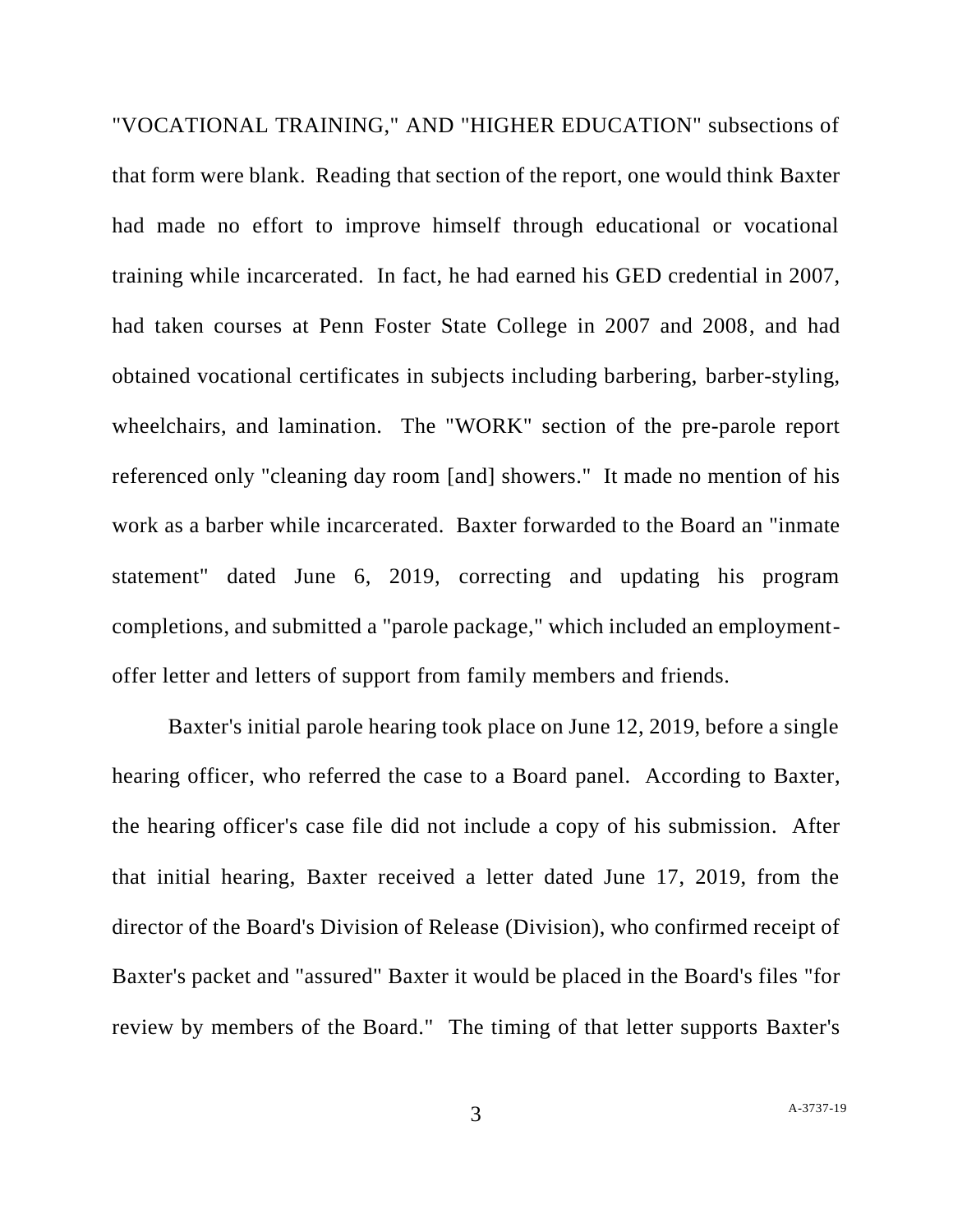assertion that the case file the single hearing officer had was incomplete and inaccurate and did not include a copy of his submissions.

After a hearing conducted on July 25, 2019, a two-member Board panel issued a notice of decision, denying Baxter's parole application. The panel found, among other things, that Baxter had "[i]nsufficient problem resolution" and "still need[ed] to address many [sic] of his criminal thinking." The panel referred the matter to a three-member Board panel to set a FET outside the standard twenty-seven months provided by administrative guidelines.

Baxter wrote a "letter of mitigation," dated August 23, 2019, asserting errors in the two-member Board panel's decision. Among other things, Baxter contended the panel had relied on a case assessment file that contained inaccuracies regarding "summary of prior adjudication/convictions, prior probation/parole history, program completion, promise of employment, and letters of support" and had "include[d] . . . another inmate[']s records in [his] file." According to Baxter, the case assessment file had not been amended to include information about "the mitigating factors" he had raised regarding his pre-parole package. Baxter "request[ed] a [reh]earing or in the alternative [that he] be considered [for] a recommendation to a drug rehabilitation program," which would "help [him] properly prepare for reentry  $\dots$ ."

4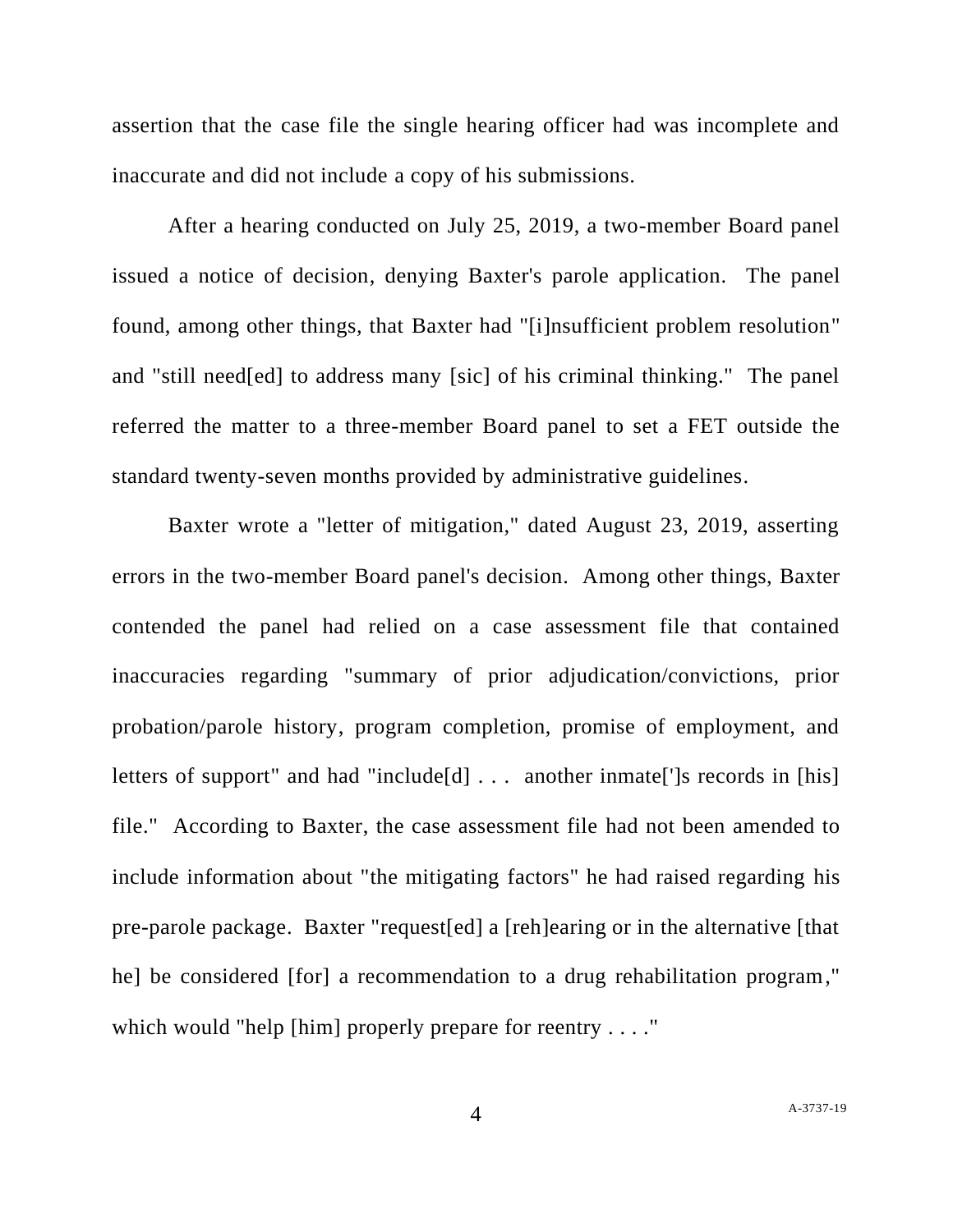In an October 22, 2019 letter, the Division director advised Baxter that, because he had asserted the case assessment prepared for his hearing contained errors, the Division had reviewed the case assessment and determined it should be amended. The director provided a copy of the amended case assessment but did not describe in the letter how it was amended. He did not respond to Baxter's request for a new hearing but advised him the amended case assessment would be provided to the three-member Board panel that was reviewing his case to establish a FET.

A comparison between the original case assessment and the amended case assessment reveals significant changes. The number of prior adult incarcerations went from two to zero. Information regarding two prior sentences was changed. The program-participation section was amended to include twenty-one additional programs that had been completely omitted from the original assessment. The subject matters of those programs included anger management, focusing on the victim, parenting, cognitive behavioral change, and ethics.

In a November 1, 2019 letter to the Board, Baxter requested a new hearing in light of the Division's finding the case assessment had to be amended. Baxter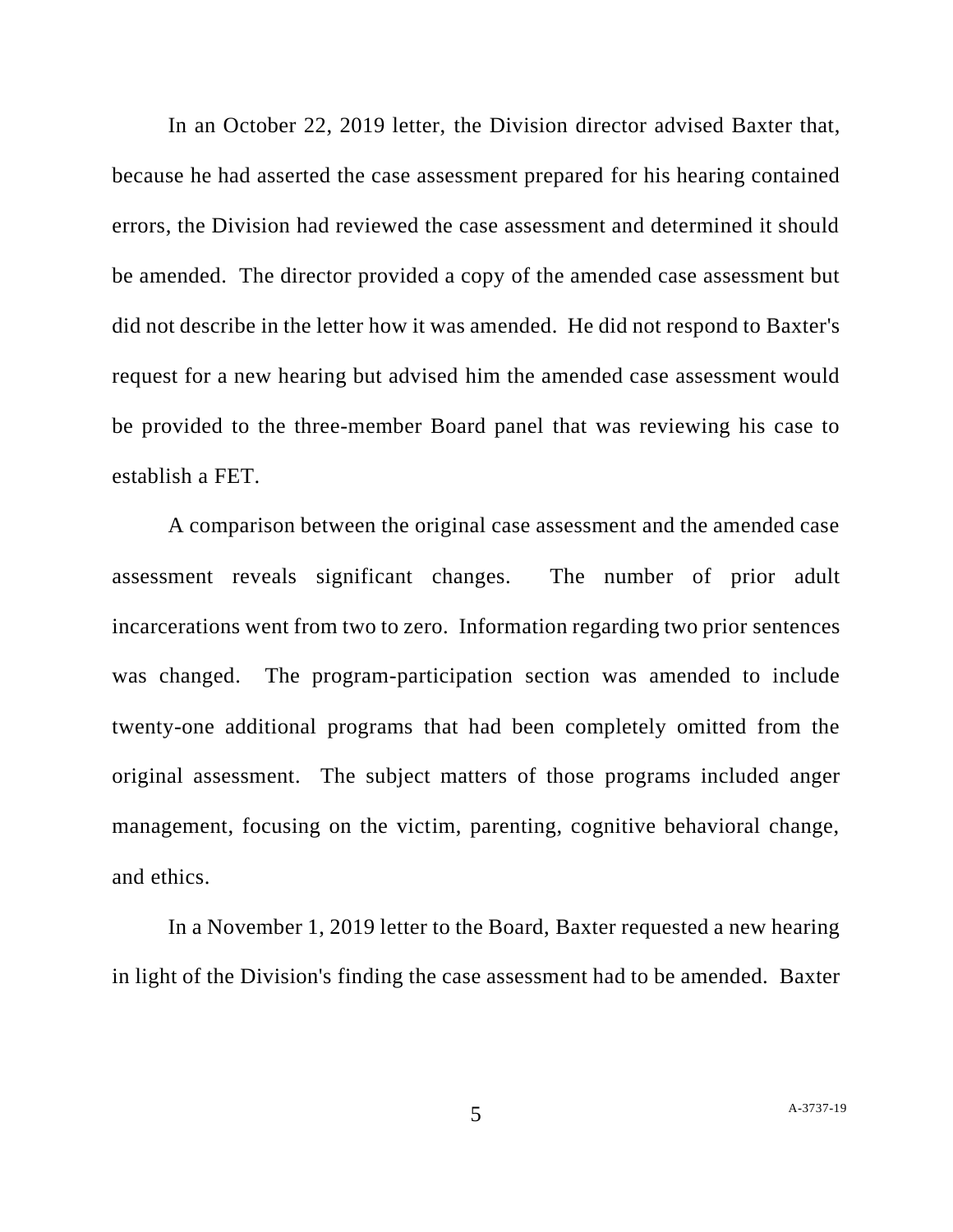also asserted the amended case assessment contained inaccurate findings regarding his "prior probation/parole history."

Based on the Division director's letter, Baxter may have understood his case and the amended case assessment were being sent to the three-member Board panel. Instead, the two-member panel issued an amended notice of decision dated October 30, 2019, again denying Baxter's parole application. The record does not contain any indication that Baxter was provided notice his case would be sent back to the two-member Board panel or that he was given an opportunity to appear before the panel. The record also does not indicate which case assessment the panel considered before issuing its amended decision.

In a November 6, 2019 letter, the director of the Board's Legal Support Unit provided Baxter with a copy of the amended notice of decision. In that letter, she explained the two-member Board panel had "administratively reviewed [his] case in anticipation of review by the three-member Board panel" and had "elected to amend the July 25, 2019 Notice of Decision to clarify the factors that were in the record at the time [his] case was assessed and that were relied upon by the Board Members in rendering the decision to deny [him] parole." She did not cite any statute or regulation authorizing the two-member Board panel to review again his case "in anticipation of review by the three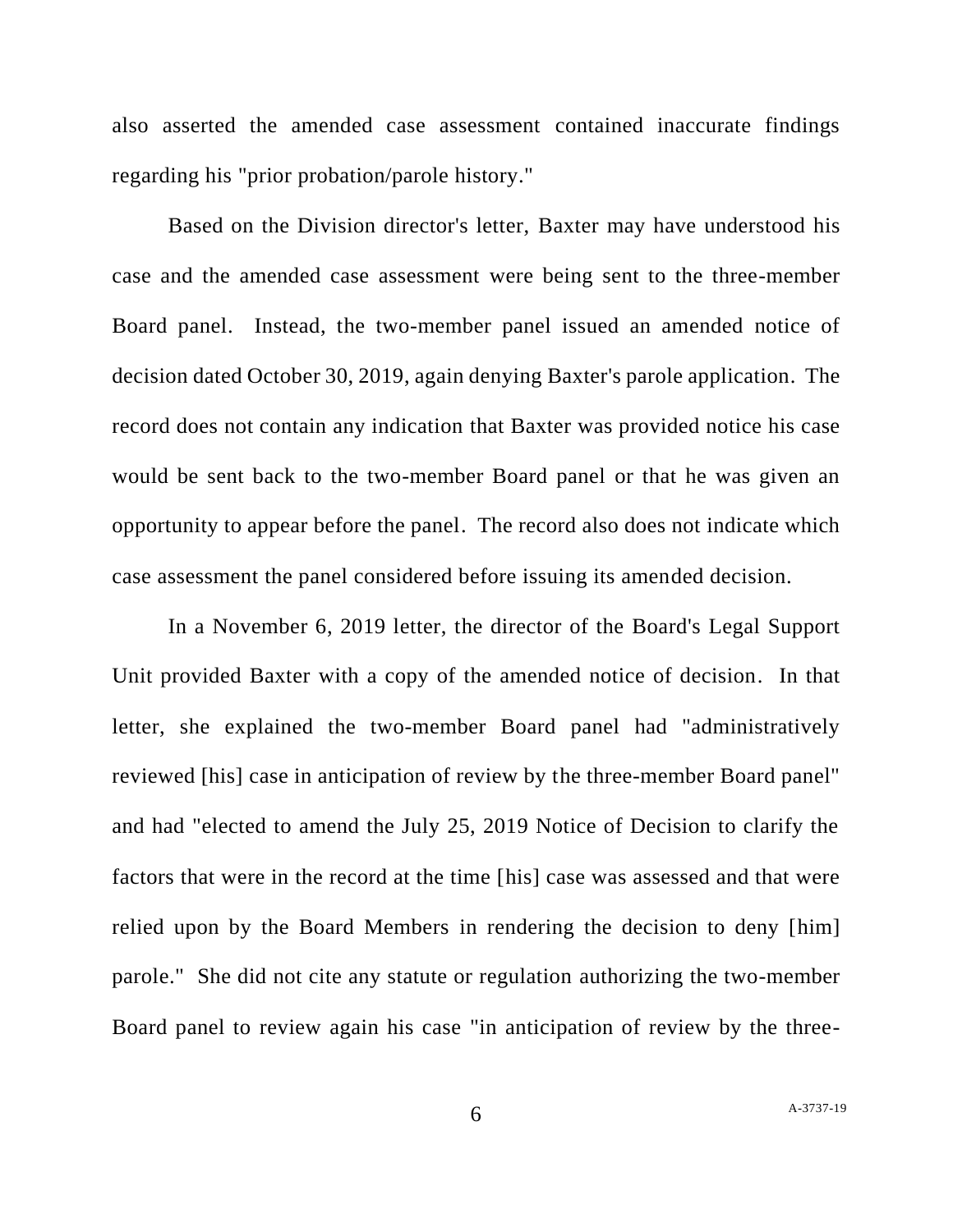member Board panel" and did not explain how the panel had amended the notice of decision or in what way it had clarified the factors on which it had relied.

A comparison of the two-member Board panel's original notice of decision and its amended notice of decision provides no insight into how the panel purportedly clarified the factors on which it had relied. The panel found the same mitigating factors in its amended decision as it had in its original decision. The primary difference between the decisions was the addition of a "reason[] for denial": "lack of insight into criminal behavior." The panel did not explain how it could find a completely new additional reason for denial when the information Baxter submitted and the amendments to the case assessment were favorable to Baxter and could not have led to a finding of "lack of insight into criminal behavior."

In a November 13, 2019 letter of mitigation to the three-member Board panel, Baxter asserted he had been denied a fair and impartial hearing because the two-member Board panel had based its decision on an incomplete and inaccurate record the Board had since conceded required amendment. He again requested "de novo review."

In a letter dated December 3, 2019, the Division director responded to Baxter's November 1, 2019 letter. He advised Baxter the Division had "further

7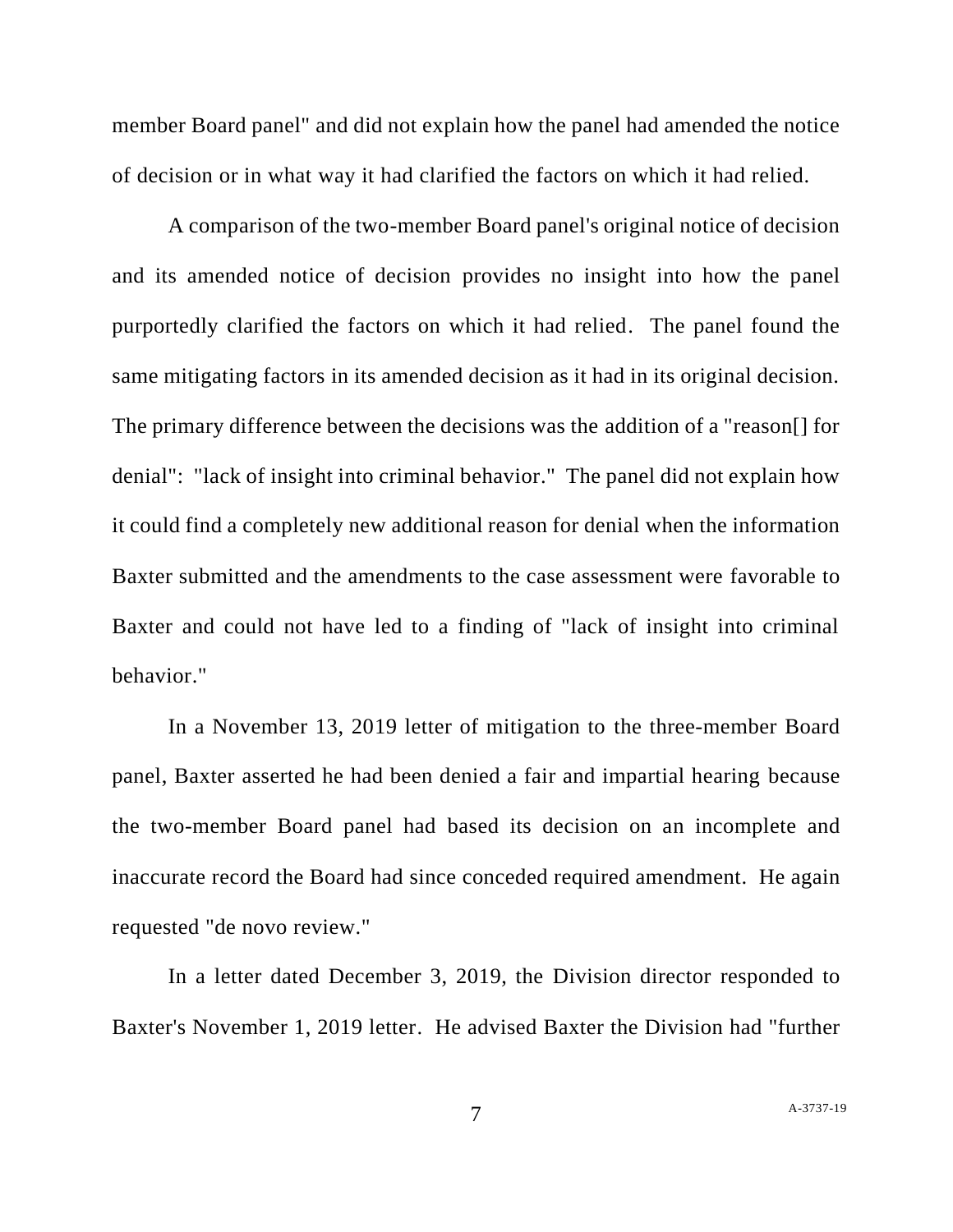reviewed the amended [c]ase [a]ssessment prepared on October 22, 2019," and, as a result of that review, had "determined that additional amendments to the amended [c]ase [a]ssessment were warranted." He enclosed a copy of the second amended case assessment but did not describe what amendments had been made. He did not respond to Baxter's request for a new hearing but advised Baxter the Board would provide the second amended case assessment to the three-member Board panel for its consideration in setting the FET.

A comparison between the amended case assessment and second amended case assessment shows an additional adult conviction in New Jersey in 1982. The initial case assessment listed only one adult conviction in New Jersey in 1982: "RECEIV STOLEN PROP." The amended case assessment also listed only one adult conviction in New Jersey in 1982 but described it as "Theft by Receiv Stolen Prop." The second amended case assessment listed two adult convictions in New Jersey in 1982, describing them as "Theft by Receiv Stolen Prop" and "Receiving Stolen MV." While the initial and amended case assessments showed Baxter had a history of parole from county jail, the second amended case assessment shows no history of parole from county jail. The second amended case assessment includes a February 7, 1985 sentence of a year in probation and 180 days in Burlington County jail that was not included in the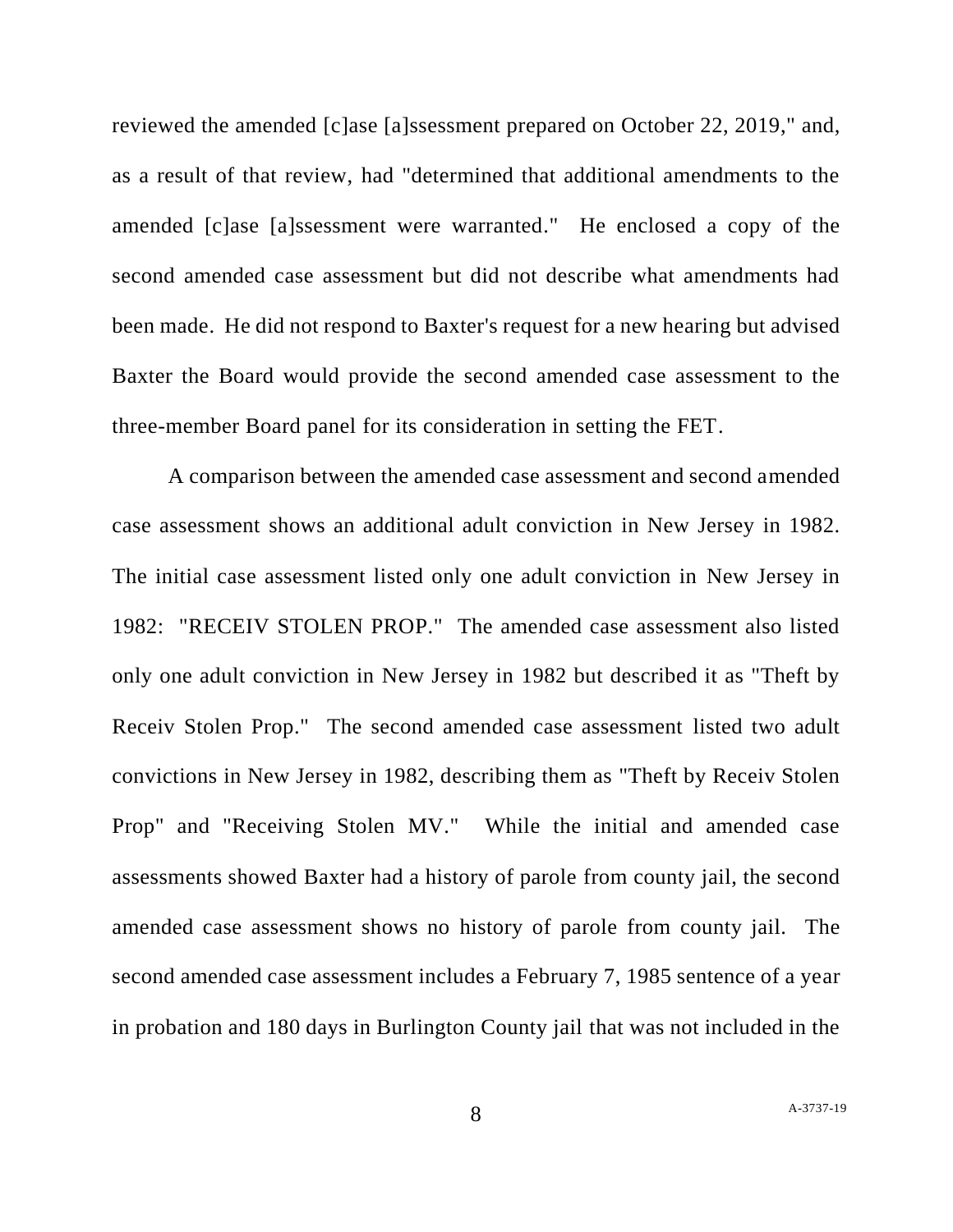prior case assessments. In the second amended case assessment, the stated number of adult prior convictions was ten but was nine in the prior case assessments.

The two-member Board panel apparently did not review the second amended case assessment or reconsider Baxter's case based on the second amended case assessment. Instead, in a January 15, 2020 notice of decision, the three-member Board panel established a ninety-six-month FET. In a January 16, 2020 letter, the Division director advised Baxter the three-member Board panel had convened the day before and had established a ninety-six-month FET. He also told Baxter the three-member Board panel was "in the process of preparing a written Notice of Decision that will explain the basis of the decision . . . ."

In a January 23, 2020 notice of decision, the three-member Board panel stated it had reviewed Baxter's correspondence "as well as the amended [c]ase [a]ssessments." The panel identified its "particular reasons for establishing a [FET] outside of the administrative guidelines," including the "facts and circumstances of Baxter's offense," "specifically, that [Baxter] participated in a robbery, resulting in the victim being shot in the head . . . [and] [t]he victim died"; Baxter's "extensive and repetitive" prior offense record; the escalation of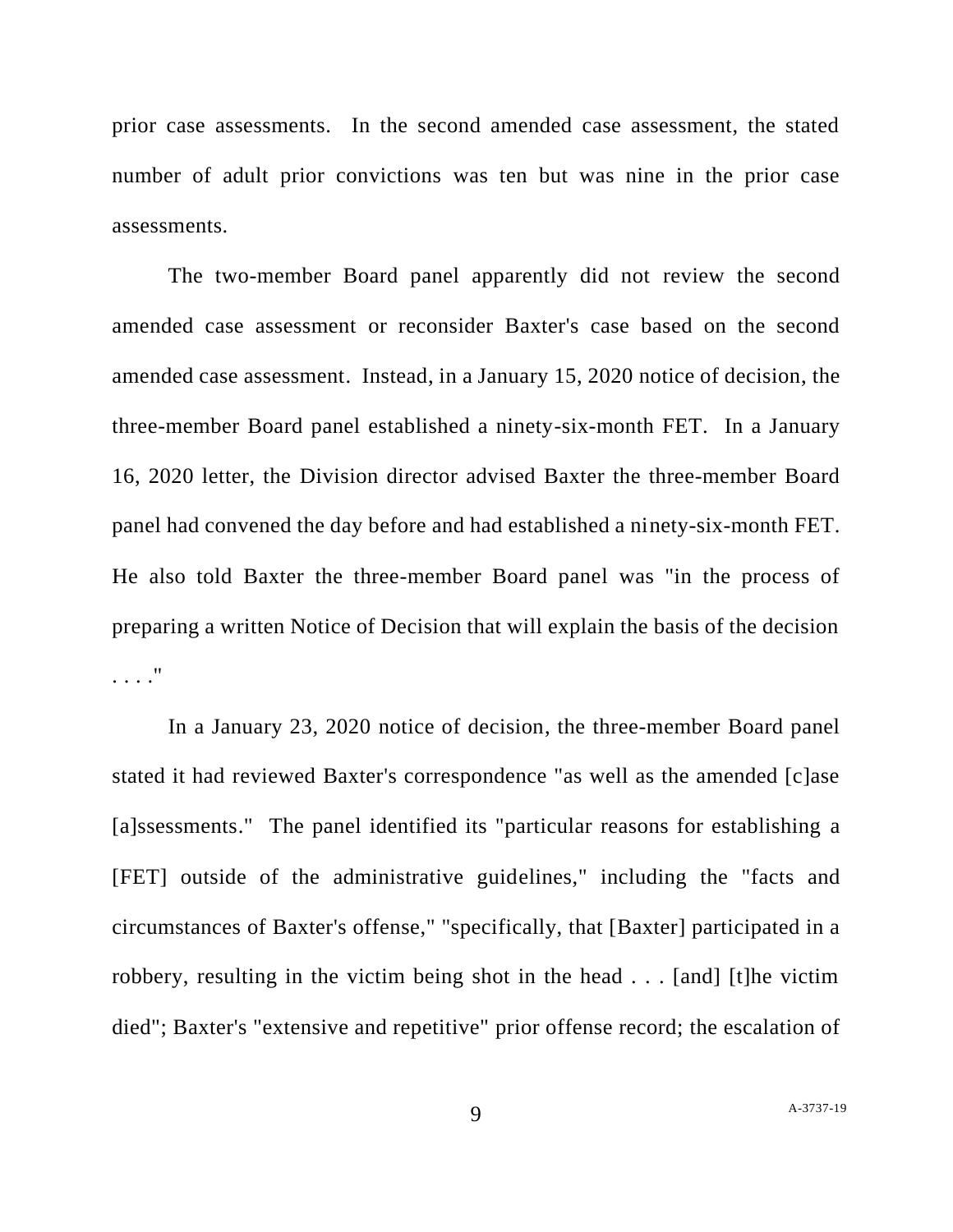Baxter's criminality to murder; Baxter's incarceration for multiple offenses; Baxter's commission of a new offense while on community supervision and the failure of his prior community supervision and incarcerations to deter his criminal behavior; Baxter's institutional infractions, including one serious infraction  $*009$  (misuse of electronic equipment).<sup>1</sup> The three-member Board panel also based its decision on Baxter's "insufficient problem resolution," which was premised on a finding Baxter "lack[ed] insight into [his] criminal behavior." In discussing that finding, the panel referenced subsequentlydismissed charges made in 1993 involving Baxter's alleged involvement in "a scheme selling narcotics inside the prison walls."

Under a section labeled "specific reasons for the imposition of the [ninetysix]-month [FET]," the three-member Board panel found "the factors supporting the denial of parole, collectively, are of such a serious nature as to warrant the setting of a [FET] which differs from the presumptive term of twenty-seven (27) months . . . . " The three-member panel found that Baxter had "present [ed] as not understanding the dynamics to [his] negative personality defects as they relate to [his] criminal thinking" and "as not having made adequate progress in

<sup>&</sup>lt;sup>1</sup> "Prohibited acts preceded by an asterisk  $(*)$  are considered the most serious and result in the most severe sanctions." N.J.A.C. 10A:4-4.1.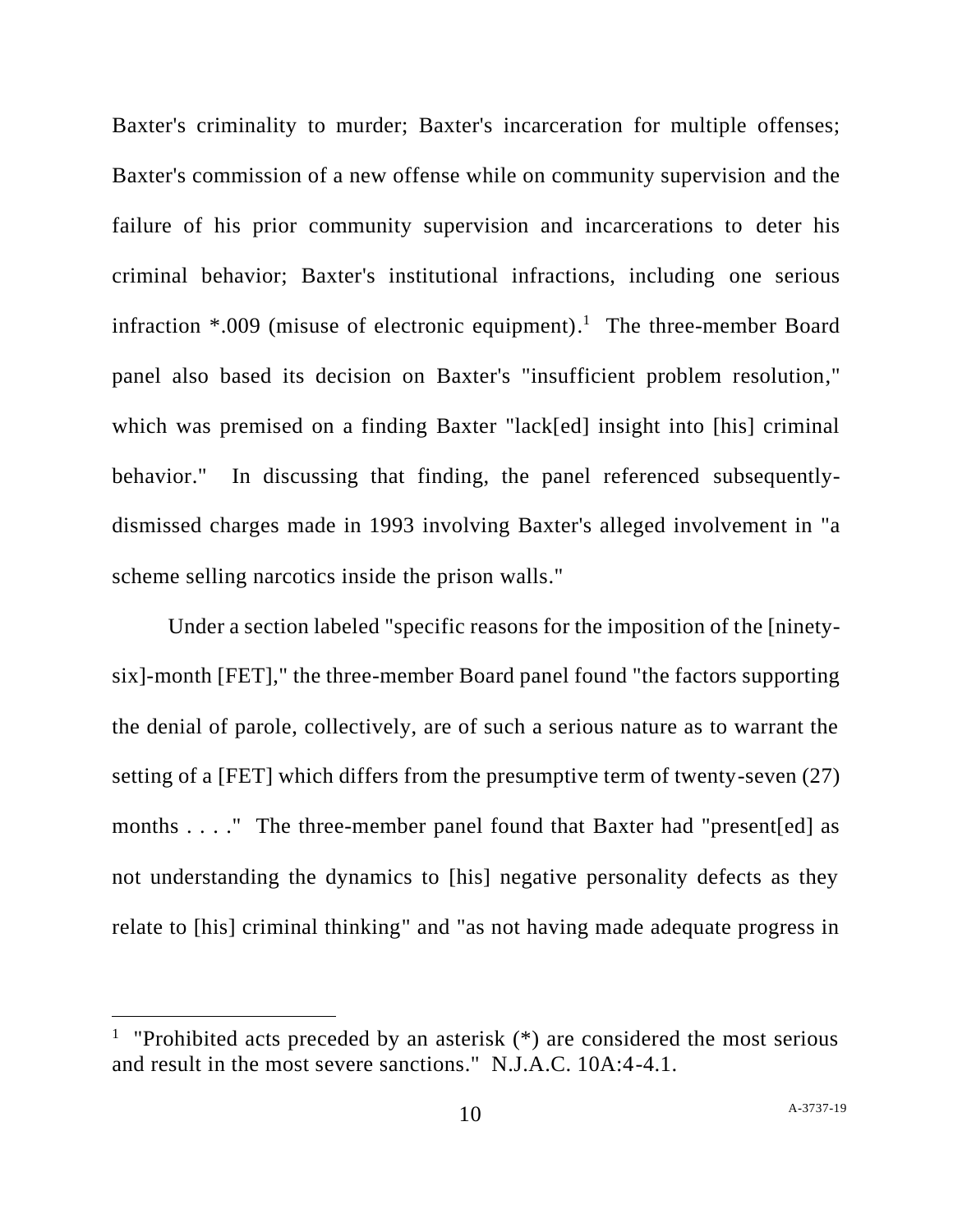the rehabilitative process to ensure criminal behavior and decision-making does not occur again in the future." The panel recognized Baxter had taken "programming geared toward behavioral issues," but because Baxter had engaged in "infractions and incidents wherein [he] chose to knowingly break the rules and regulations of the prison for personal gain and monetary profit," the panel concluded "the programming [Baxter had] taken ha[d] given [him] limited insight into [his] conduct to prepare [him]self for assimilation into society." The three-member Board panel projected Baxter would be eligible for parole in March 2024.

Baxter appealed the two- and three-member Board panels' decisions to the full Board. Among other things, Baxter specifically faulted the panels' reliance on the alleged drug scheme, asserting he had not been administratively charged with a violation and maintained "this information [could not] be used by the [t]hree[-m]ember panel to justify a [ninety-six-month] FET." Baxter argued the three-member Board panel had "failed to investigate material facts before determining a [FET] based on facts that are unsupported by the record."

In an April 22, 2020 final agency decision, the Board affirmed the twomember Board panel's July 25, 2019 decision denying parole and the threemember Board panel's January 15, 2020 decision setting a ninety-six-month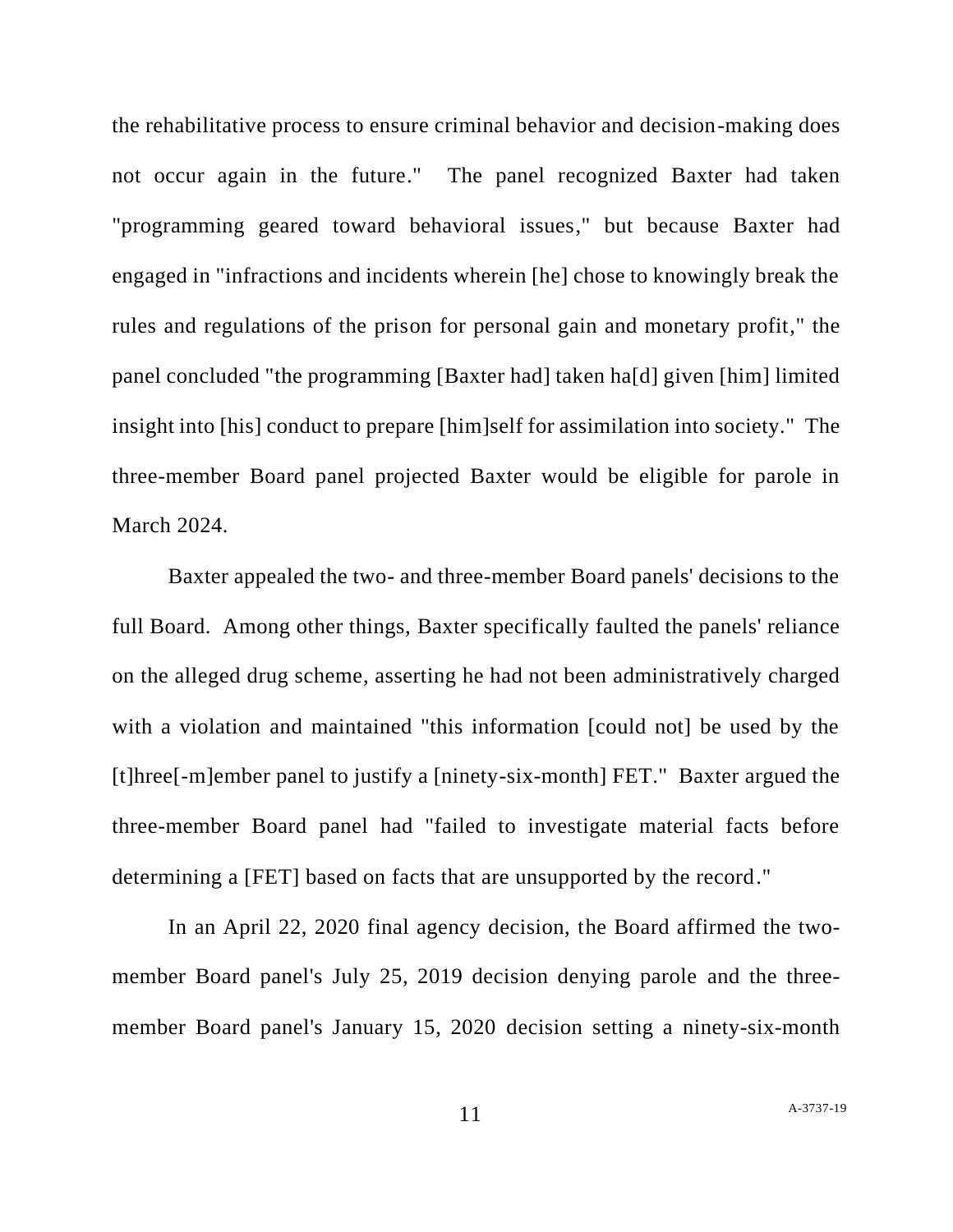FET. Rejecting Baxter's assertion that the Board panels had failed to consider material facts and had based their decisions on facts not supported by the record, the Board found "the Board panel," not specifying which panel, "appropriately considered the facts and circumstances of [his] case, specifically [his] commission of the offense of Murder, 1st degree and Robbery, 1st degree," and "appropriately considered [his] entire record in assessing [his] case." The Board agreed with the Board panel's determination that "a preponderance of evidence indicated a substantial likelihood that [he] would commit a crime if released at this time," citing "[o]f concern" Baxter's three prior juvenile adjudications, ten prior adult convictions, two prior opportunities for community release, and nine institutional infractions. Regarding the ninety-six-month FET, the Board "concur[red] with the two-member Board panel's determination that [Baxter had] demonstrated a lack of satisfactory progress in reducing future criminal behavior" and with the three-member Board panel's establishment of a ninetysix-month FET.

In a brief he prepared himself, Baxter raised the following issues on appeal:

### POINT I

## THE FULL BOARD ERRED IN NOT GRANTING [BAXTER] A NEW PAROLE RELEASE HEARING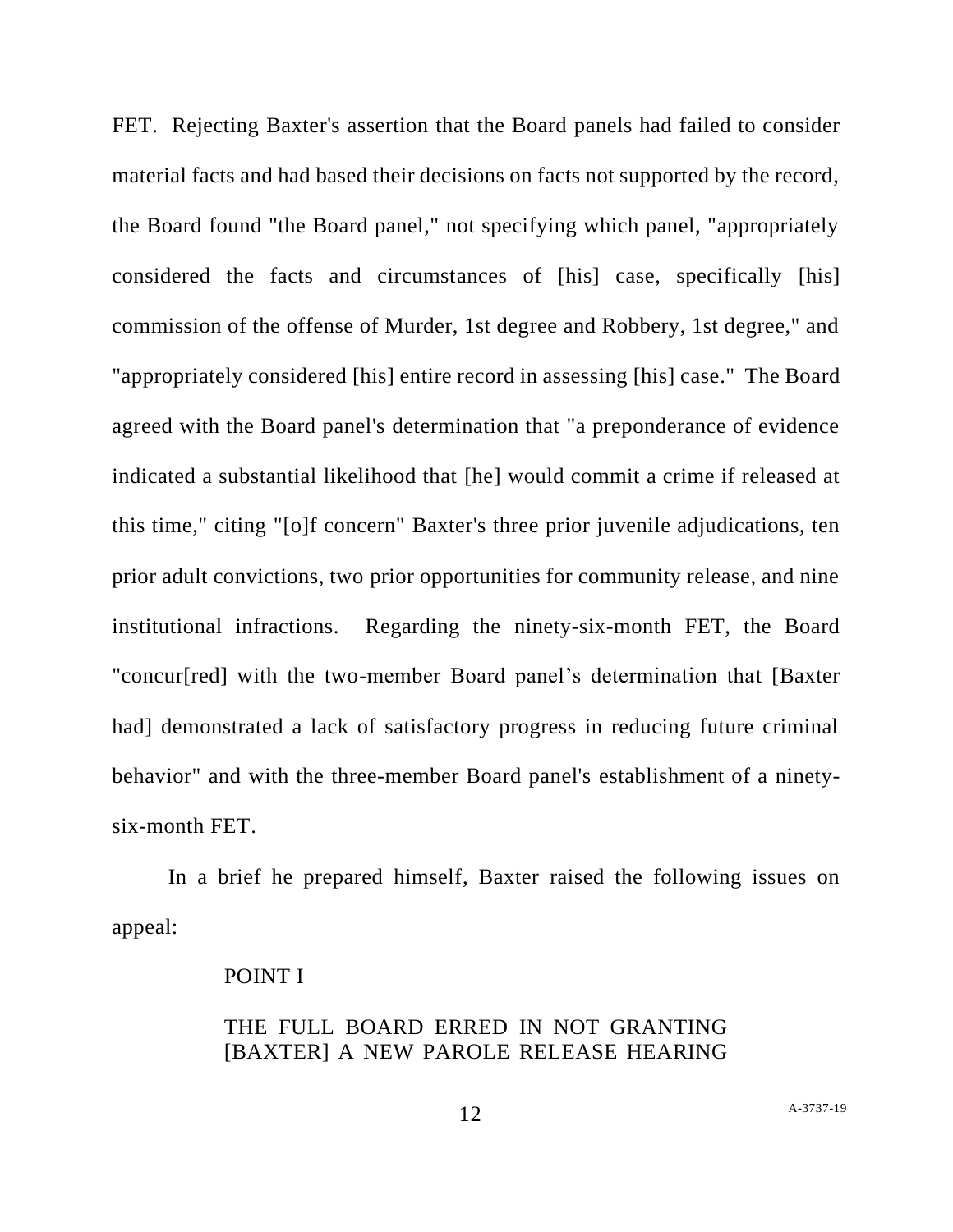AFTER IT WAS DISCOVERED THAT THERE WERE NUMEROUS ERRORS AND INACCURACIES PRESENT IN THE RECORD BEFORE THE PAROLE PANEL.

### POINT II

THE PAROLE BOARD ENGAGED IN IMPROPER AD HOC RULEMAKING IN USING "LACK OF INSIGHT" AS BASIS FOR DENYING PAROLE.

In a supplemental counseled brief, Baxter argued:

## POINT I

THE FACTUAL RECORD OF THIS CASE DOES NOT SUPPORT THE PAROLE BOARD'S DETERMINATION THAT THERE IS A SUBSTANTIAL LIKLIHOOD THAT [BAXTER] WOULD COMMIT A CRIME IF RELEASED.

POINT II

THE NEW JERSEY STATE PAROLE BOARD HAS NOT ESTABLISHED BY A PREPONDERANCE OF EVIDENCE THAT [BAXTER] WOULD COMMIT A CRIME IF RELEASED ON PAROLE.

POINT III

THE PAROLE BOARD ENGAGED IN AD HOC RULEMAKING WHEN IT USED "LACK OF INSIGHT INTO CRIMINAL BRHAVIOR" AS THE BASIS FOR DENYING PAROLE TO [BAXTER].

POINT IV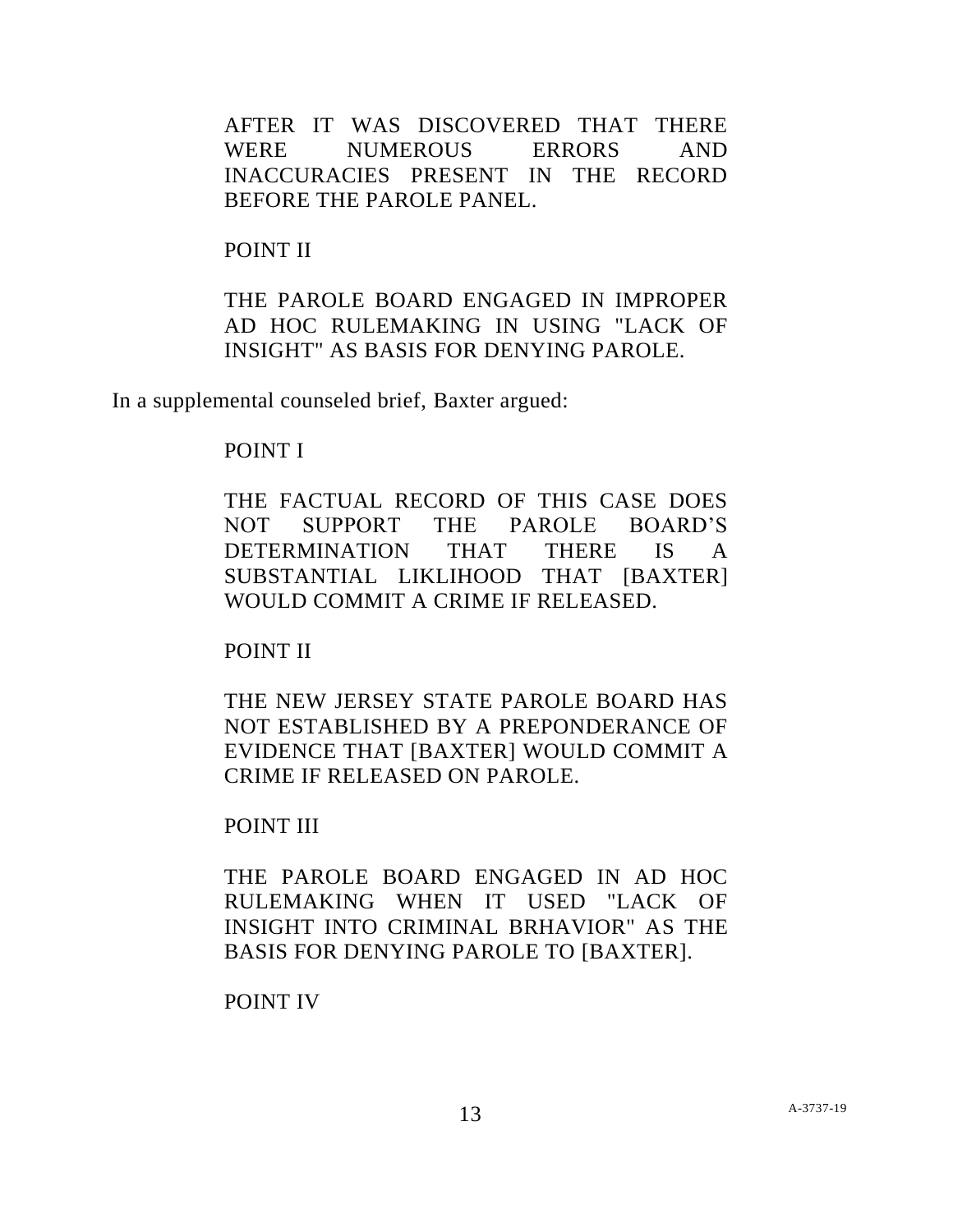[BAXTER] HAS SHOWN THAT HE DOES NOT LACK INSIGHT INTO HIS CRIMINAL BEHAVIOR.

POINT V

THE IMPOSITION OF A 96 MONTH PAROLE ELIGIBILITY TERM BY THE PAROLE BOARD WAS ARBITRARY AND CAPRICOUS BECAUSE THE BOARD DID NOT REBUT THE PRESUMPTION THAT [IT] IS HIGHLY UNLIKELY THAT [BAXTER] WOULD COMMIT A CRIME IF RELEASED ON PAROLE.

In a counseled confidential letter brief, Baxter argues:

THE IN-DEPTH PSYCHOLOGICAL EVALUATION OF DR. DIONE JOHNSON-WILLIAMS, PhD. DOES NOT SUPPORT A FINDING THAT [BAXTER] WOULD BE SUBSTANTIALLY LIKELY TO COMMIT A CRIME IF HE WERE RELEASED ON PAROLE.

A review of the record convinces us the Board did not provide Baxter a fair hearing. We therefore vacate the Board's decision and remand for a new hearing.

II.

"Our review of the Parole Board's determination[s] is deferential in light of its expertise in the specialized area of parole supervision . . . ." J.I. v. N.J. State Parole Bd., 228 N.J. 204, 230 (2017). We do not, however, rubber-stamp the Board's decisions. Trantino v. N.J. State Parole Bd. (Trantino VI), 166 N.J.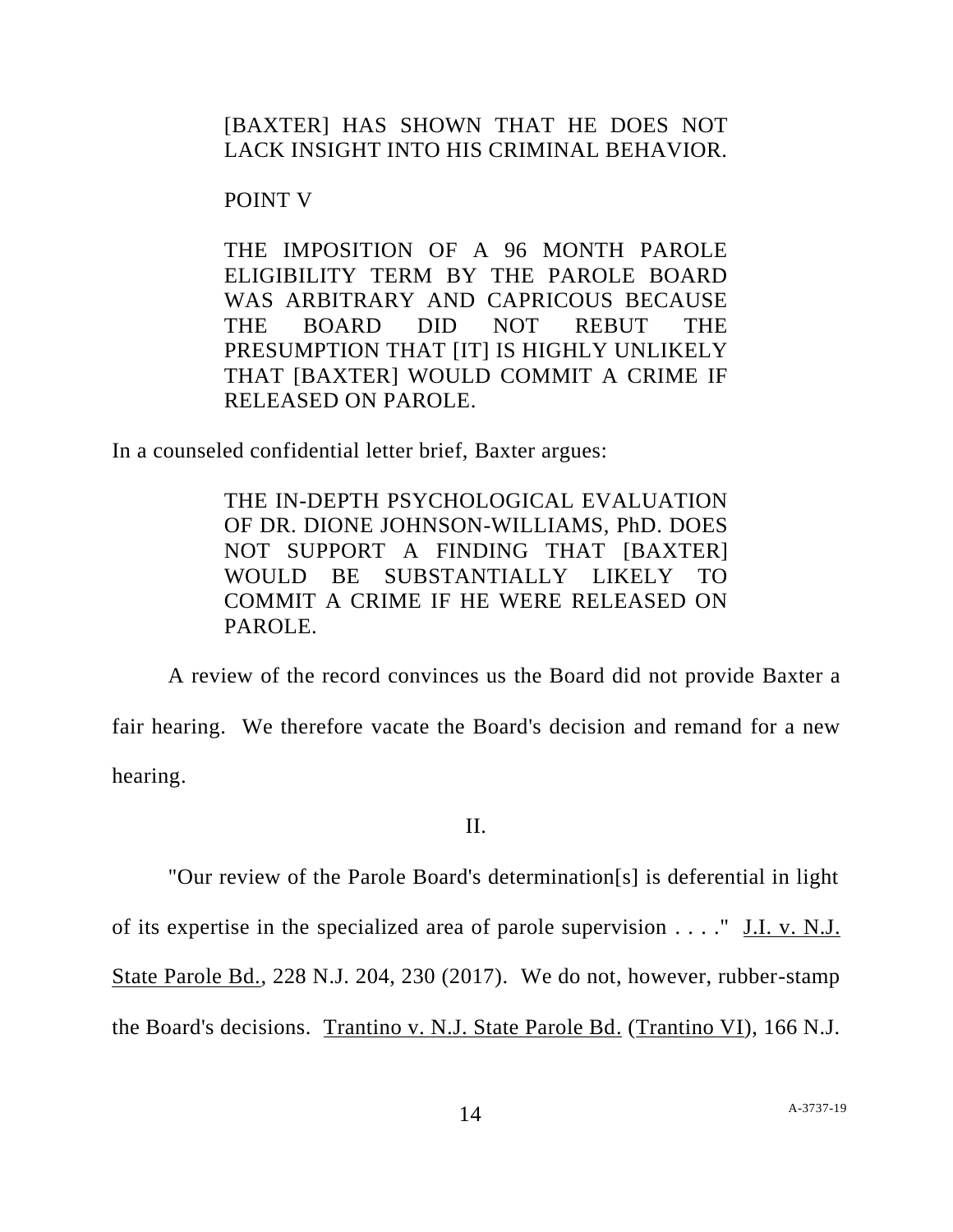113, 173 (2001) (holding the Board is subject to "the well-established principle that a court may review the actions of an administrative agency to determine if its power is being exercised arbitrarily or capriciously" (quoting In re Application, 98 N.J. 108, 112 (1984))). "The Parole Board's decision is entitled to deference -- but not blind deference." Acoli v. N.J. State Parole Bd., \_\_\_ N.J.  $\frac{1}{2}$ ,  $\frac{1}{2022}$  (slip op. at 4). "However deferential the standard of review may be, our courts are the ultimate arbiters of whether the Board has acted within the bounds of the law."  $\underline{Id}$  at  $\underline{\hspace{1cm}}$  (slip op. at 31).

Reviewing a final decision of the Board, we consider: (1) whether the Board's action is consistent with the applicable law; (2) whether substantial credible evidence in the record supports the Board's findings; and (3) whether in applying the law to the facts, the Board erroneously reached a conclusion that could not have been reasonably made based on the relevant facts. Trantino v. N.J. State Parole Bd. (Trantino IV), 154 N.J. 19, 24 (1998). "We will reverse a decision of the Board only if the offender shows that the decision was arbitrary or unreasonable, lacked credible support in the record, or violated legislative policies." K.G. v. N.J. State Parole Bd., 458 N.J. Super. 1, 30 (App. Div. 2019); see also Trantino VI, 166 N.J. at 199 (explaining appellate review of a parole determination "focuses upon whether the factual findings made by the Parole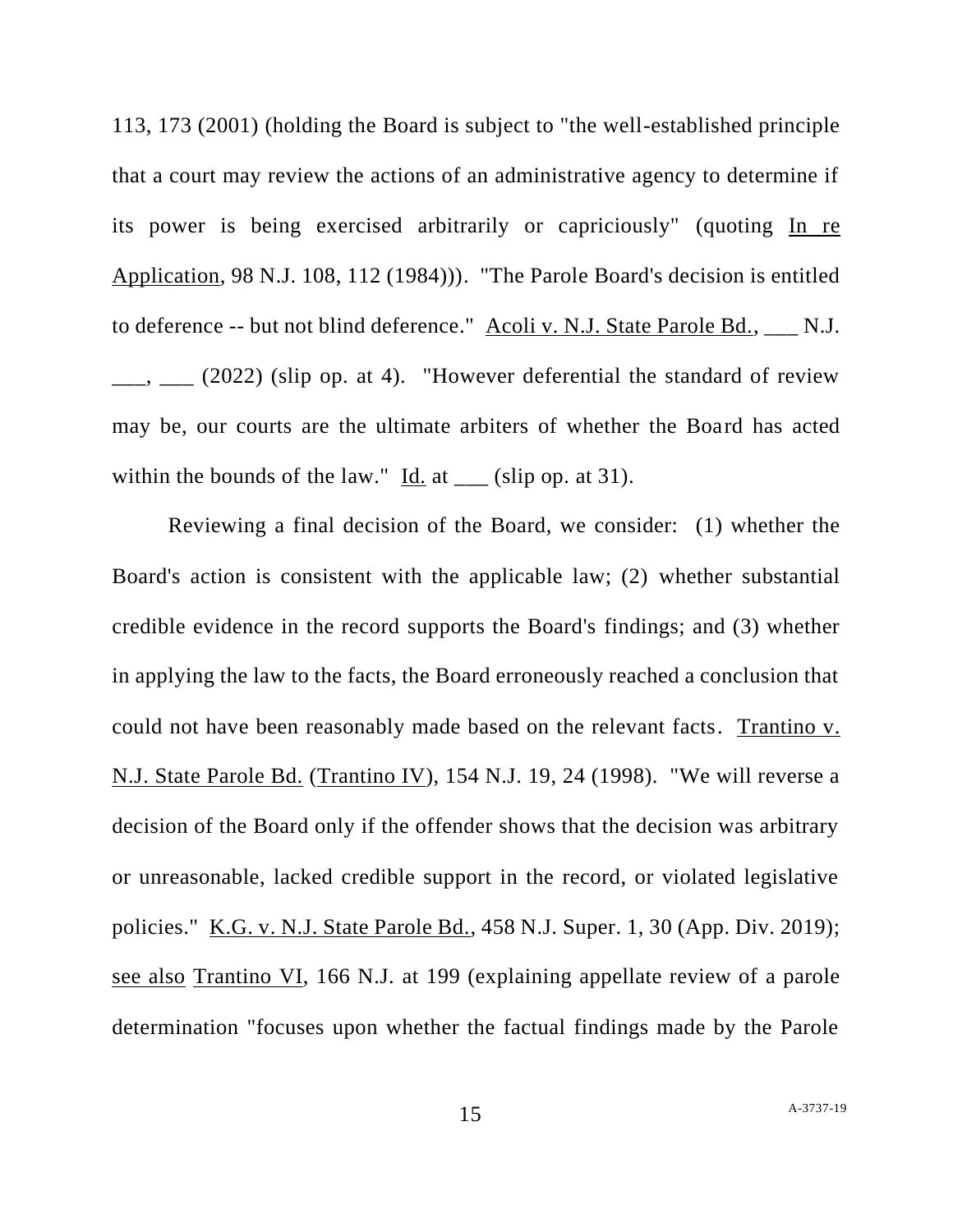Board could reasonably have been reached on sufficient credible evidence in the record"). "Arbitrary and capricious action of administrative bodies means willful and unreasoning action, without consideration and in disregard of circumstances." Perry v. N.J. State Parole Bd., 459 N.J. Super. 186, 193 (App. Div. 2019) (quoting Trantino VI, 166 N.J. at 201).

In cases in which the crime for which the inmate is incarcerated took place before August 19, 1997, "the Board panel shall determine whether . . . by a preponderance of the evidence sgethere is a substantial likelihood that the inmate will commit a crime under the laws of the State of New Jersey if released on parole." N.J.A.C. 10A:71-3.10(a); see also Perry, 459 N.J. Super. at 194. Thus, when an inmate becomes eligible for parole, there is a "presumption in favor of parole," In re Application of Trantino (Trantino II), 89 N.J. 347, 356 (1982), and the State must "prove that the prisoner is a recidivist and should not be released." Trantino VI, 166 N.J. at 197 (quoting N.J. State Parole Bd. v. Byrne, 93 N.J. 192, 205 (1983)). "Assessing the risk that a parole-eligible candidate will reoffend requires a finding that is more than a mere probability and considerably less than a certainty."  $\Delta \text{coli}$ ,  $\_\_$  N.J. at  $\_\_$  (slip op. at 32-33).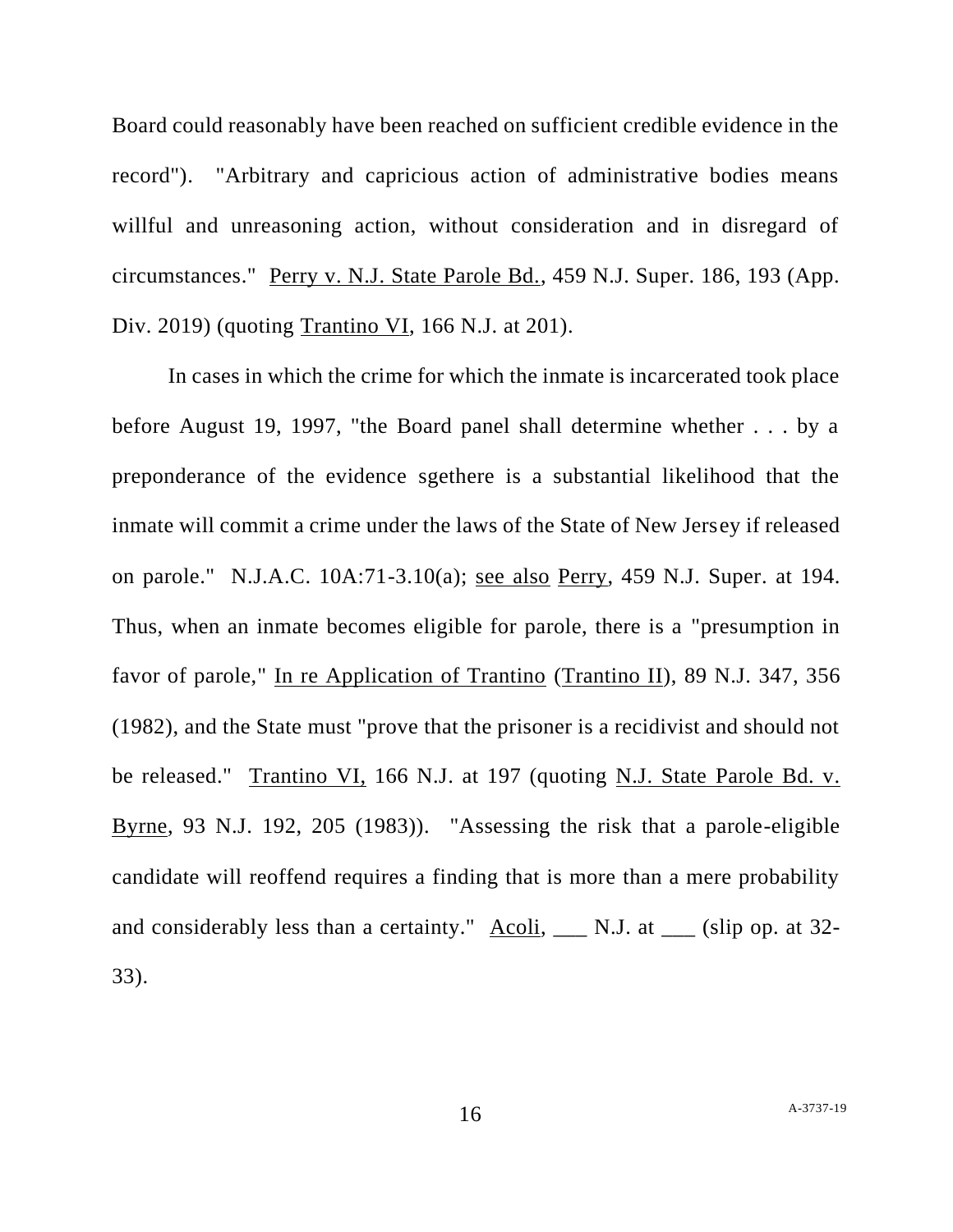Additionally, "the punitive aspects of a sentence may no longer be considered as an independent ground for denying parole . . . ." Trantino II, 89 N.J. at 372; see also Kosmin v. N.J. State Parole Bd., 363 N.J. Super. 28, 40-41 (App. Div. 2003) ("[T]he punitive aspect of the sentence imposed on the defendant is deemed to be satisfied by the time the parole eligibility date is reached."). Rather, the seriousness of the crime may be weighed "as an element in determining whether the offender's punishment has been adequate to insure his individual progress toward rehabilitation," insofar as it reflects on his or her likelihood to recidivate. Trantino II, 89 N.J. at 373-74. "[T]he Board [must] focus its attention squarely on the likelihood of recidivism." McGowan v. N.J. State Parole Bd., 347 N.J. Super. 544, 565 (App. Div. 2002).

Although parole hearings are "informal," N.J.A.C. 10A:71-3.13(a), the Board must follow certain procedures in conducting the hearings and the inmates have certain rights in connection with the hearings. For example, "[t]he hearing officer, Board panel or Board shall receive as evidence any relevant and reliable documents or testimony," N.J.A.C. 10A:71-3.13(c), and "[t]he inmate shall have the right to rebut any evidence and shall have the right to present evidence on his or her own behalf," N.J.A.C. 10A:71-3.13(e).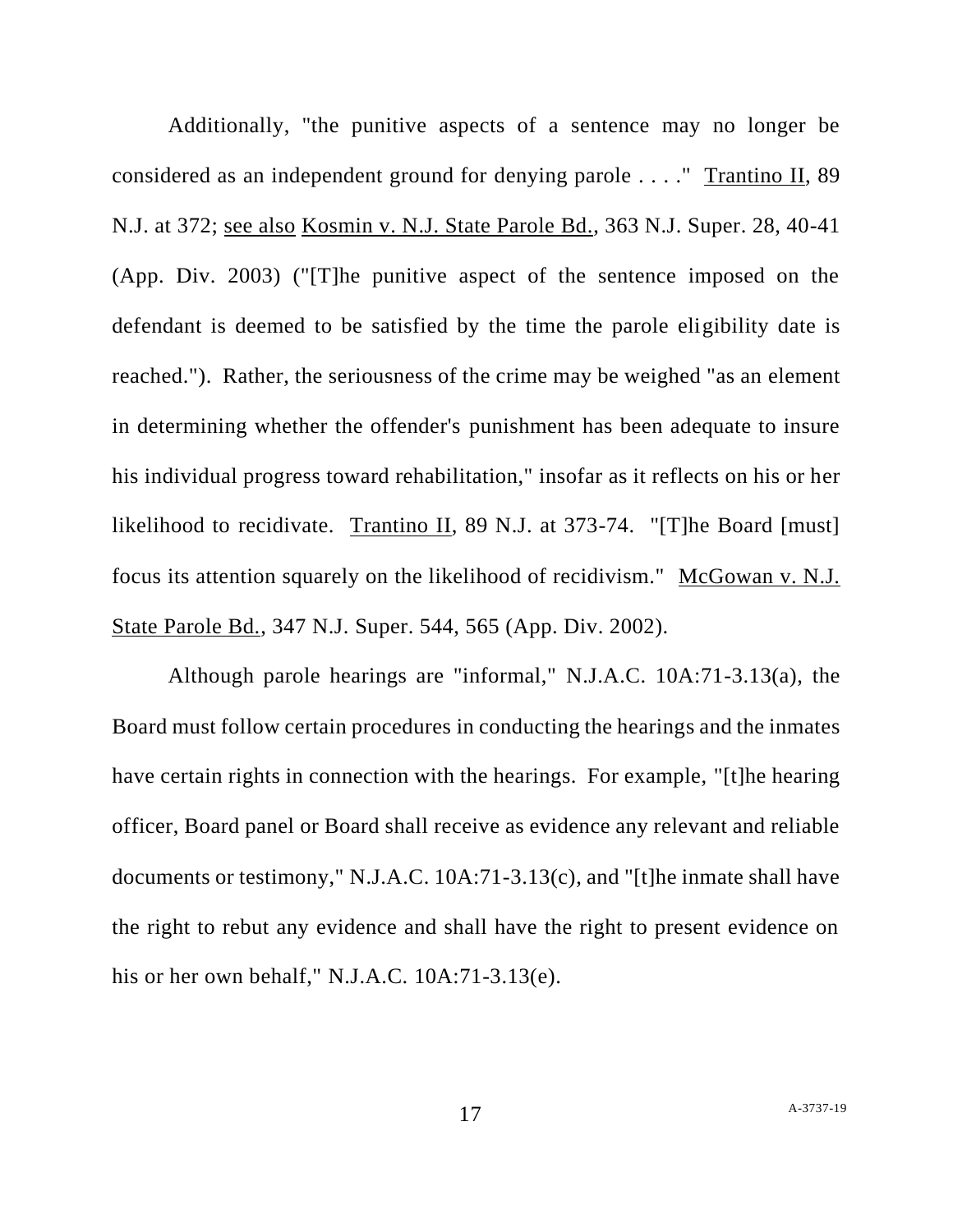The hearing officer, Board panel, or Board must base a parole decision "solely on the evidence presented at the hearing," N.J.A.C. 10A:71-3.13(j), including "material supplied by the inmate and reports and material which may be submitted by any persons or agencies which have knowledge of the inmate," N.J.A.C. 10A:71-3.11(a). They may not rely on selective portions of the record that support a determination of likely recidivism while overlooking or undervaluing conflicting information. Trantino VI, 166 N.J. at 189-90.

The hearing officer, Board panel, or Board must consider the applicable factors enumerated in N.J.A.C. 10A:71-3.11(b) in making a parole decision. McGowan, 347 N.J. Super. at 561. One of those factors is "[p]articipation in institutional programs which could have led to the improvement of problems diagnosed at admission or during incarceration," including "academic or vocational education programs" and "work assignments that provide on-the-job training . . . ." N.J.A.C. 10A:71-3.11(b).

When a Board panel denies parole to an inmate serving a sentence for murder, the standard FET is twenty-seven months. N.J.A.C. 10A:71-3.21(a)(1). If a two-member Board panel denying parole believes the standard FET "is clearly inappropriate due to the inmate's lack of satisfactory progress in reducing the likelihood of future criminal behavior," the panel must refer the case to a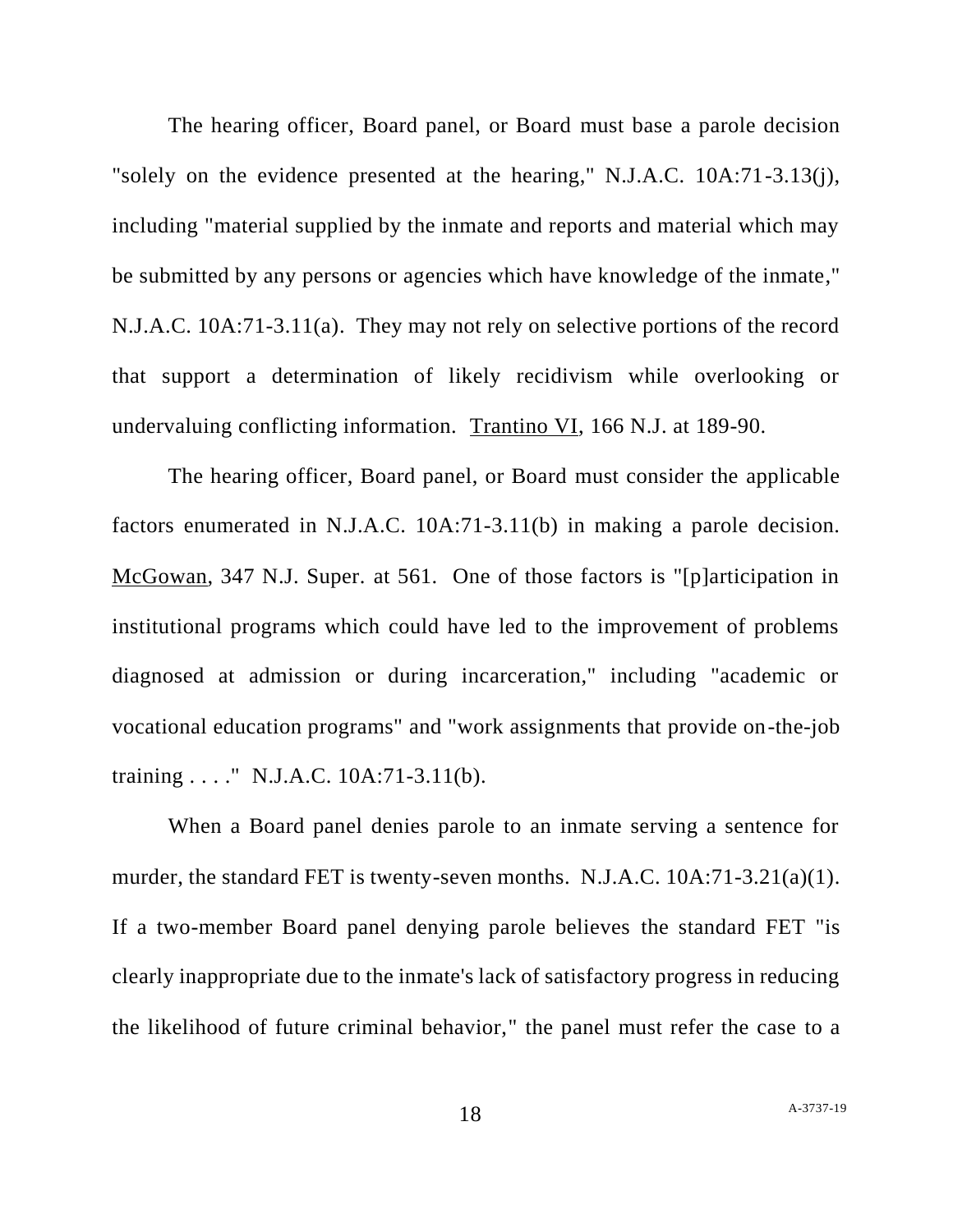third Board panel member and the three-member Board panel will determine the FET. N.J.A.C. 10A:71-3.21(d).

Having reviewed the record, we conclude the Board's decision, as well as the prior hearing-officer, two-member, and three-member panel decisions, resulted from an unfair process in which Baxter had no opportunity to respond to an accurate and complete case assessment. The record bespeaks of arbitrariness and capriciousness. Given the repeated omissions, inaccuracies, and corrections, we have no confidence the information ultimately reviewed by the three-member Board panel was complete or correct. Assuming for the sake of argument the final version of the case assessment was accurate, we know the hearing officer and two-member panel – both times it considered Baxter's case – reviewed a version of the case assessment the Board later conceded was inaccurate and in need of revision.

We know the two-member Board panel when it first heard Baxter's case failed to consider "material supplied by the inmate," including material regarding his "[p]articipation in institutional programs which could have led to the improvement of problems diagnosed at admission or during incarceration," "academic or vocational education programs," and "work assignments that provide on-the-job training," contrary to N.J.A.C. 10A:71-3.11(a) and -3.11(b).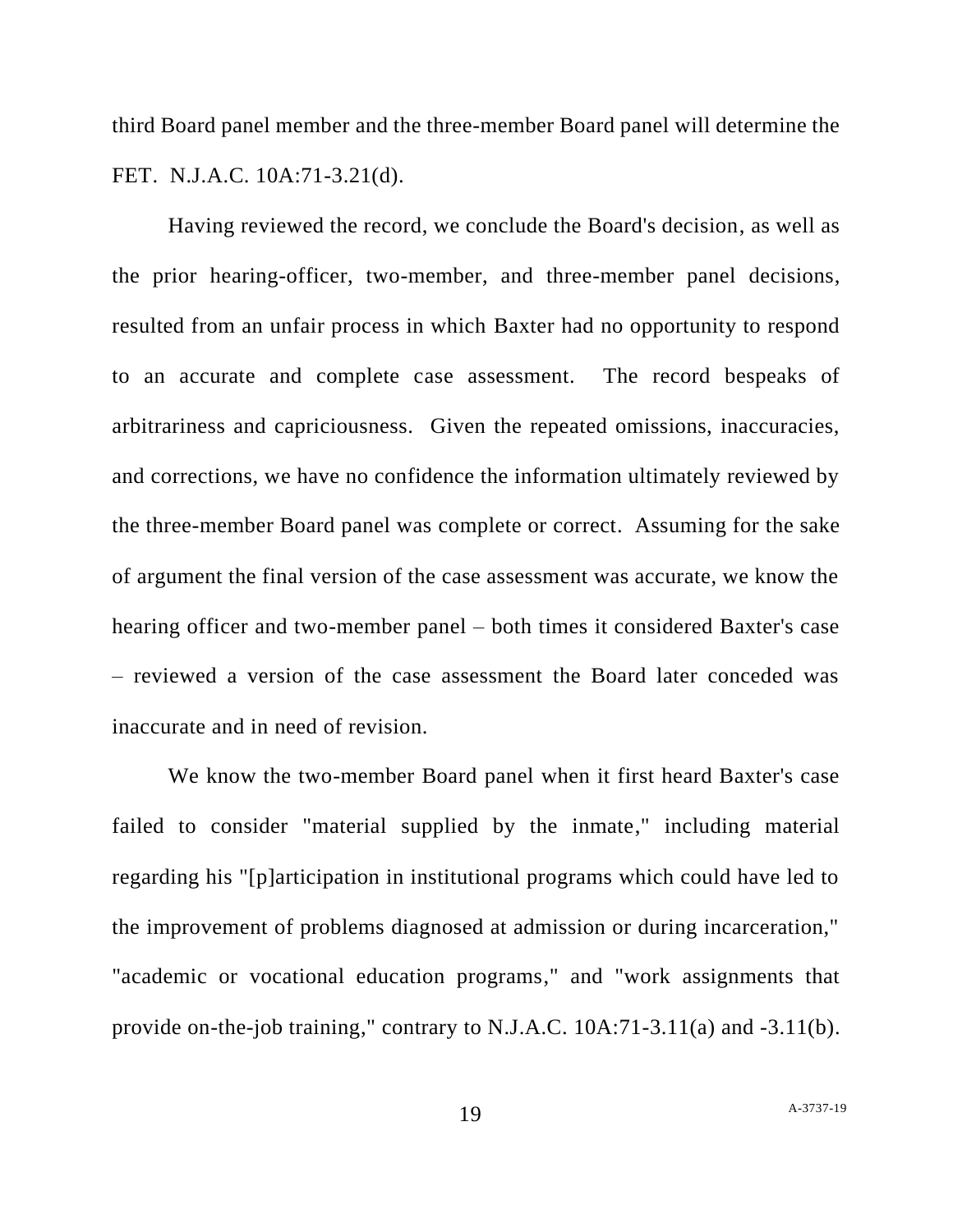We know the two-member Board panel when it considered Baxter's case a second time did not base its decision "solely on the evidence presented at the hearing," contrary to N.J.A.C. 10A:71-3.13(j), because it did not conduct a hearing at which the additional evidence could be presented, in spite of Baxter's request for a new hearing, thereby depriving Baxter of his rights "to rebut any evidence and . . . to present evidence on his . . . own behalf," contrary to N.J.A.C. 10A:71-3.13(e). We are at a loss to explain how the two-member Board panel when it considered Baxter's case a second time, assuming it considered the amended case assessment, revised its decision to add "lack of insight into criminal behavior" as another reason for denying Baxter's application given the mitigating nature of the additional information contained in the amended case assessment and that none of that additional information supported a finding of "lack of insight into criminal behavior." We know the two-member Board panel did not review the second amended case assessment when it decided to refer the case to a three-member Board panel for imposition of a FET in excess of the standard FET.

We are left with the firm sense that the two-member Board panel received an incomplete and unfair picture of Baxter at the only hearing it conducted and was unwilling to change its mind when confronted with additional evidence. We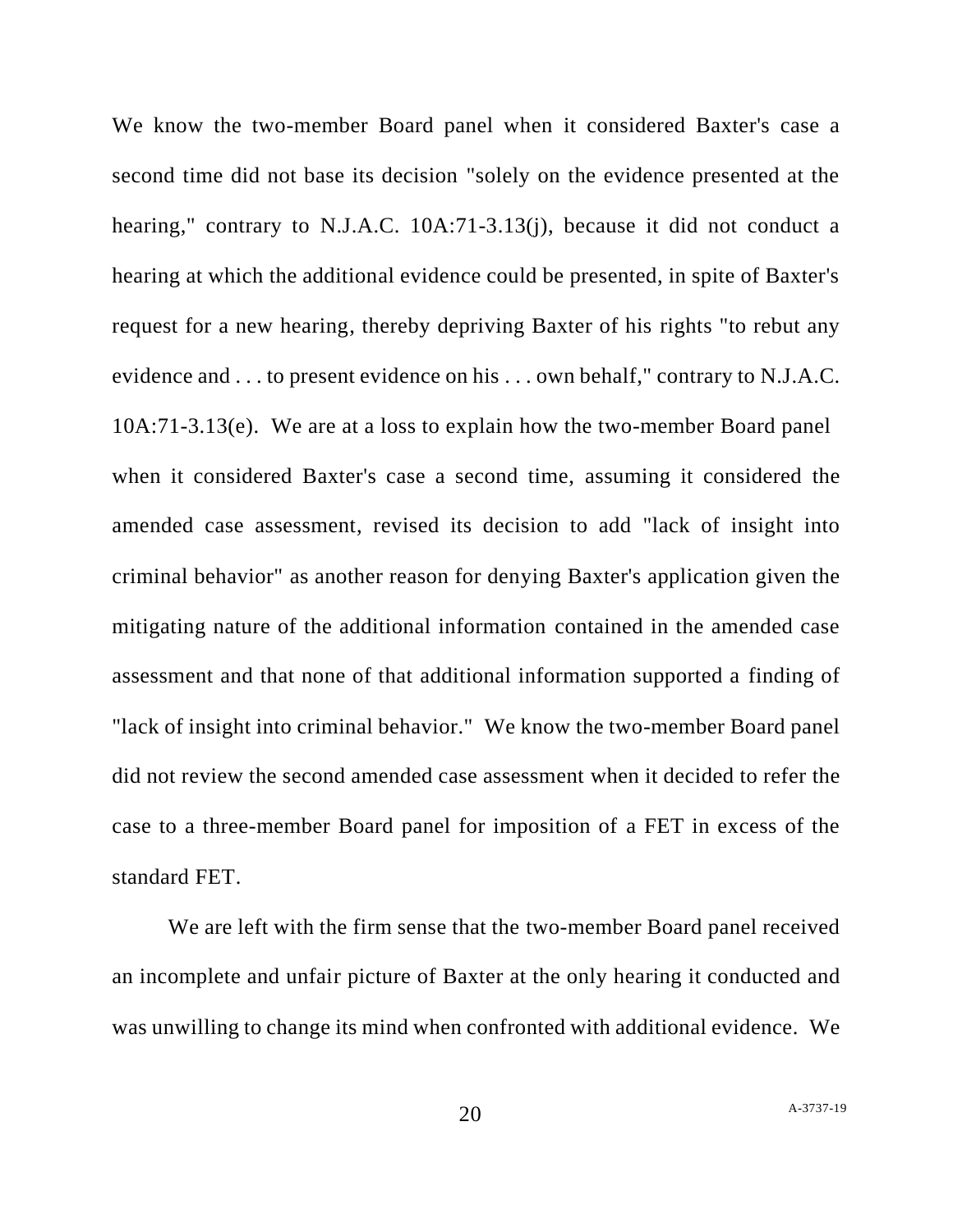are convinced the panels' and the Board's conclusion that defendant lacks "insight into [his] criminal behavior" was reached through a process that did not give defendant a fair opportunity to prove otherwise.

And we have other concerns. The three-member Board panel minimized its consideration of the "programming geared toward behavioral issues" Baxter had taken because Baxter had engaged in "infractions and incidents wherein [he] chose to knowingly break the rules and regulations of the prison for personal gain and monetary profit," apparently referencing the subsequently-dismissed charges made in 1993 involving Baxter's alleged involvement in "a scheme selling narcotics inside prison walls." The factors enumerated in N.J.A.C 10A:71-3.11 include "[c]ommission of serious disciplinary infractions." They do not include dismissed charges.

In agreeing with the Board panel's determination that "a preponderance of evidence indicated a substantial likelihood that [he] would commit a crime if released at this time," the Board cited "[o]f concern" Baxter's three prior juvenile adjudications, ten prior adult convictions, two prior opportunities for community release, and nine institutional infractions, only one of which was serious. The Board's focus on those events, the most recent of which occurred about fifteen years before the Board's decision makes us concerned that the Board was